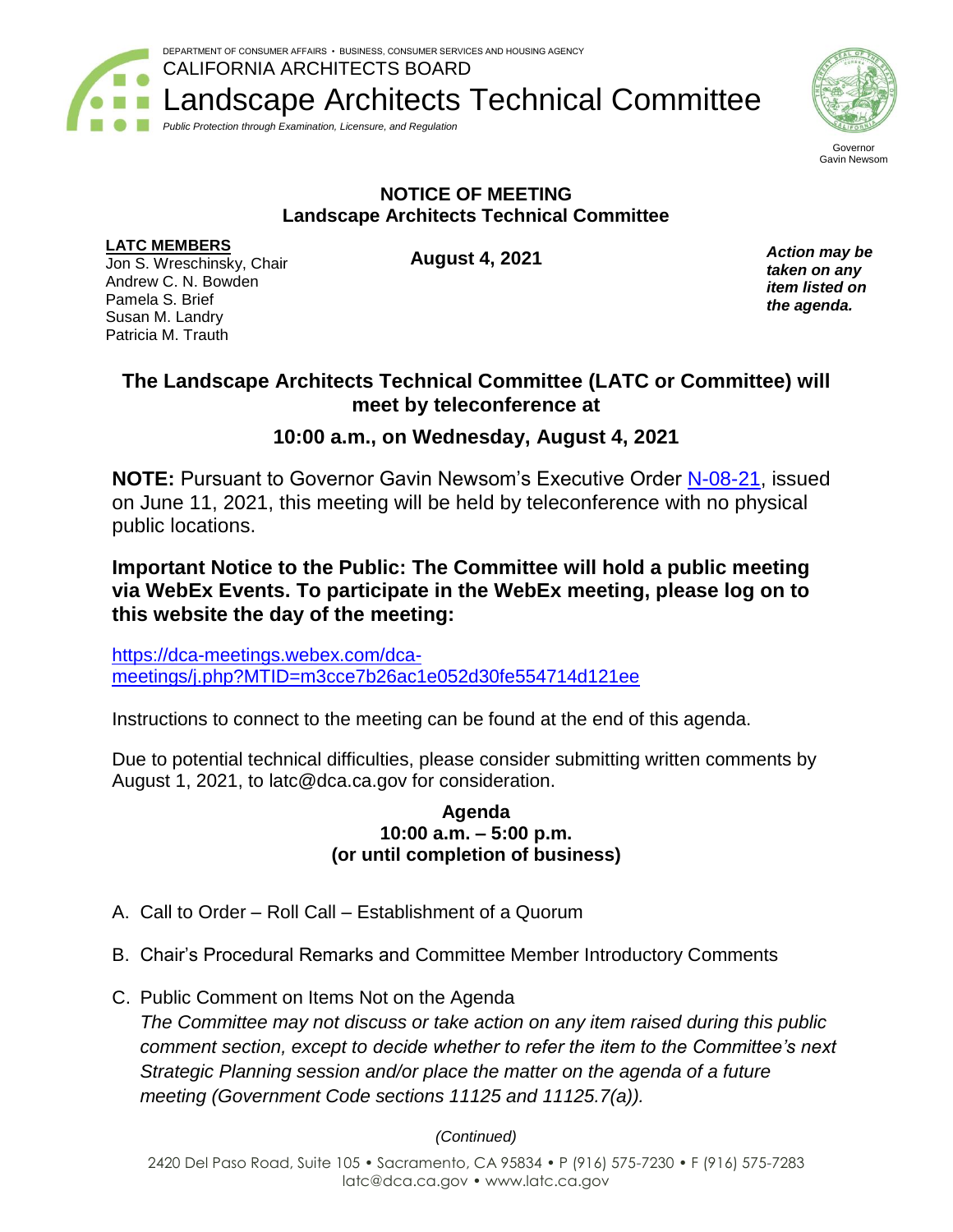- D. Update from the Department of Consumer Affairs (DCA) Board and Bureau Relations, DCA
- E. Business Modernization Project Update by the Office of Information Services
- F. Review and Possible Action on April 29, 2021, Committee Meeting Minutes
- G. Review and Possible Action on May 25, 2021, Committee Meeting Minutes
- H. Program Manager's Report
	- 1. Update on Committee's Administrative/Management, Examination, Licensing, and Enforcement Programs
	- 2. Discuss and Possible Action on Annual Enforcement Report
- I. Review and Possible Action on Modified Proposed Regulatory Language for California Code of Regulations (CCR), Title 16, Division 26, Article 1, Section 2620 Education and Training Credits
- J. Review, Discussion, and Possible Action Regarding Staff Request to Reconsider Previously Approved Text to Amend Title 16, California Code of Regulations (CCR) Section 2680 (Disciplinary Guidelines) and Authorization to Initiate a New Rulemaking
- K. Review and Discuss 2021 Legislation
	- 1. Assembly Bill (AB) 107 (Salas) Department of Consumer Affairs (DCA): Boards: Temporary Licenses: Military Spouses
	- 2. AB 1010 (Berman) Architects: Continuing Education
	- 3. Senate Bill 607 (Roth) Professions and Vocations
- L. Presentations by DCA Office of Professional Examination Services (OPES) on the Examination Performance Statistics for the Landscape Architect Registration Examination and California Supplemental Examination
- M. Council of Landscape Architectural Registration Boards
	- 1. Review CLARB September 2021 Annual Meeting Agenda
	- 2. Review and Possible Action on 2021 CLARB Board of Directors and Leadership Advisory Council Elections Ballot
	- 3. Discuss and Possible Action on CLARB Uniform Standards, and Pre-Approval Process
- N. Discuss and Possible Action on 2019-2021 Strategic Plan Objectives to:
	- 1. Research the Need for Continuing Education for Licensees through LATC, the American Society of Landscape Architects (ASLA), or Another Organization, to Better Protect the Health, Safety, and Welfare of Consumers
- O. Review of Future Committee Meeting Dates

2420 Del Paso Road, Suite 105 • Sacramento, CA 95834 • P (916) 575-7230 • F (916) 575-7283 latc@dca.ca.gov • www.latc.ca.gov